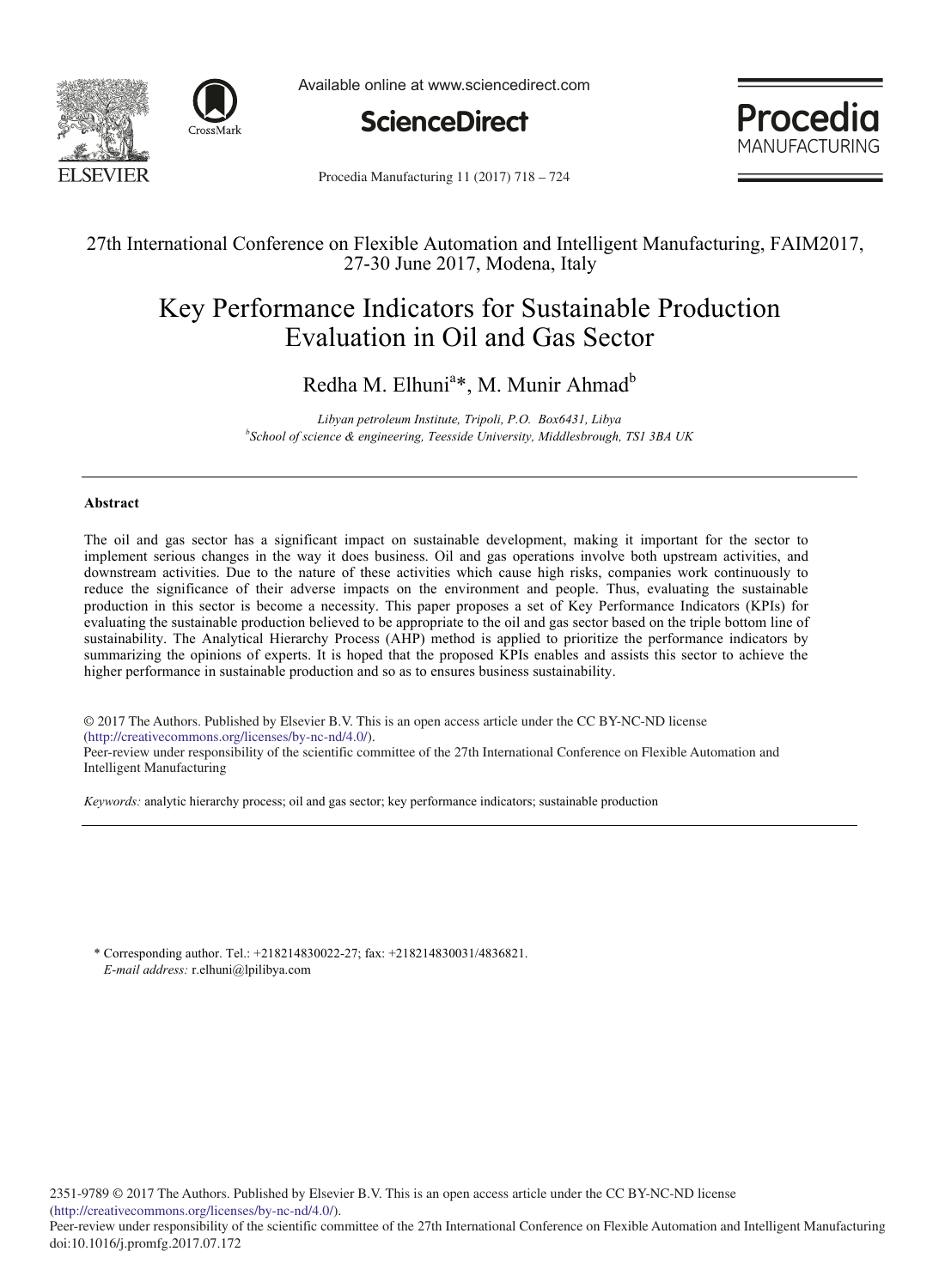# **1. Introduction**

 The oil and gas sector has grown significantly over last decade, making it important for the sector to implement serious changes in the way it does business. This sector is among the largest in the world, with increasing revenues and costs necessary to provide customers with the energy that they require in maintaining their style of living. Oil and gas operations involve both upstream activities, including all processes before the raw material is refined; exploration, drilling, extraction, storage, shipping, etc., and downstream activities, which involves the refining, selling and distribution of the product. Due to the nature of these activities which engender high risks, companies work continuously to reduce the significance of their adverse impacts on the environment and people [1]. The industry has had a checkered past, evidenced by high profile issues like the Santa Barbara oil spill in 1969 in California and Deep water Horizon disaster in the Gulf of Mexico in 2010. Further, companies in the sector were behind major environmental and human rights controversies in many regions in the world. In the early of 1990s, the operations of Shell Company in the Niger Delta in Nigeria resulted in the pollution of the river and tensions with local citizens of the Ogoni region. In 2003, Indigenous residents in Ecuador filed a lawsuit against Chevron for the pollution of Amazon rainforest, and the impact of that on their health. In the last few years, the sector has made steps in advancing toward sustainability [2].

 Companies in the sector have been reporting their sustainability efforts - also referred to as "corporate citizenship or environmental, social and governance (ESG) reporting". This inventiveness has become an integral part of the way individual companies choose to engage stakeholders and help foster informed dialogue and understanding [3].

 Operations oil and gas companies have potential impacts on the environment as well as health, safety, social and/or economic implications. Companies in the industry generally have systematic processes in place to manage and reduce environmental impacts. From a social perspective, companies should describe their overarching social contribution strategy. This may include descriptions of corporate objectives, engagement strategy on social investments, decision-making criteria, and spending to support community development. Companies can include details on whether initiatives are community-owned and driven, third-party or company facilitated [4].

# **2. Methodology**

 The most commonly used indicators for sustainable production evaluation in the oil industry is referred to the World Business Council for Sustainable Development (WBCSD). In this study, the KPIs of the 'Triple Bottom Line' (TBL) identified for this study, based on Global Reporting Initiatives GRI G3 guidelines (Launched in 2006) and best-practice oil companies.

 The methodology has three main stages. First, the initial KPIs for sustainable production evaluation were identified and derived from the literature. Second, the initial KPIs were then validated to industry practices. Finally, a sustainable production performance evaluation based on the KPIs was developed using Analytic Hierarchy Process (AHP) methodology. The details are presented in the following sections.

# *2.1. Identification of KPIs*

 This study starts with the development of KPIs for sustainable production evaluation in oil industry through literature review. The initial KPIs have been constructed by adopting the triple bottom line of sustainability consisting of economic, environmental, and social performance factors. As a result, the initial KPIs consist of three factors divided into nineteen indicators were identified as shown in Table 1.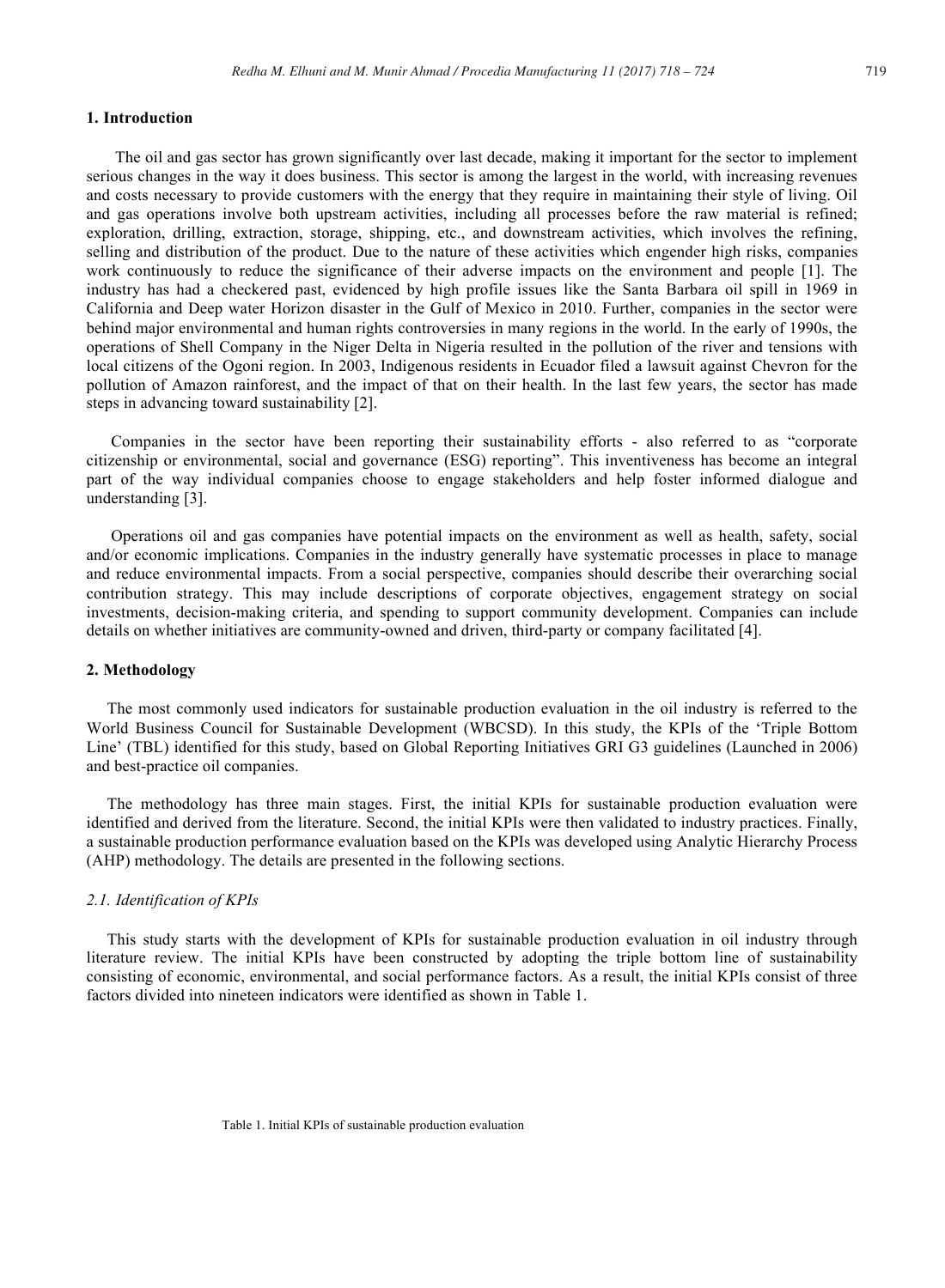| Factors                      | Indicators                                     |
|------------------------------|------------------------------------------------|
| 1. Economic                  | 1. Net profits                                 |
|                              | 2. Revenue growth                              |
|                              | Return on assets<br>$\mathcal{F}$              |
|                              | 4. Profit to revenue ratio                     |
|                              | 5. Cost reduction                              |
|                              | Adherence to production plan %<br>6.           |
|                              | Improving delivery performance<br>7.           |
| Environmental<br>$2^{\circ}$ | Greenhouse gas (GHG)<br>8.                     |
|                              | Flaring gas<br>9.                              |
|                              | 10. Fresh water used                           |
|                              | 11. Oil spills                                 |
|                              | 12. Waste reduction                            |
| 3. Social                    | 13. Injury frequency rate                      |
|                              | 14. Social investment                          |
|                              | 15. Local procurement and supplier development |
|                              | 16. Preventing corruption                      |
|                              | 17. Workforce diversity and inclusion          |
|                              | 18. Workforce engagement                       |
|                              | 19. Workforce training and development         |

#### *2.2. Conducting industry survey*

 The initial KPIs were then validated by an industry survey conducted to large oil company was chosen due to its current level of environmental commitments, its 40% market share in the Libyan oil industry, and its eight areas of operation with total employees more than 6000, engaged in crude oil and natural gas exploration, production and refining (fully integrated).

 A total of 25 managers and senior engineers from different company departments were asked to rate the importance level of each KPIs of sustainable production evaluation in the oil industry. A five-point likert scale ranging from 1 (not important at all) to 5 (very important) was used to rate the perspective of participants to the importance level of the KPIs. The mean importance values ranged from 3.012 to 4.950 as presented in Table 2.

|  | Table 2. Mean importance values of the initial KPIs. |  |  |
|--|------------------------------------------------------|--|--|
|--|------------------------------------------------------|--|--|

| <b>Indicators</b>                          | Mean  |
|--------------------------------------------|-------|
| Revenue growth                             | 4.950 |
| Profit to revenue ratio                    | 4.851 |
| Net profits                                | 4.812 |
| Return on Assets                           | 4.662 |
| Preventing corruption                      | 4.512 |
| Injury frequency rate                      | 4.451 |
| Greenhouse gas (GHG)                       | 4.422 |
| Flaring gas                                | 4.422 |
| Oil spills                                 | 4.422 |
| Adherence to production plan %             | 3.991 |
| Workforce training and development         | 3.905 |
| Improving delivery performance             | 3.795 |
| Waste reduction                            | 3.742 |
| Fresh water used                           | 3.696 |
| Local procurement and supplier development | 3.286 |
| Cost reduction                             | 3.256 |
| Workforce engagement                       | 3.165 |
| Workforce diversity and inclusion          | 3.054 |
| Social investment                          | 3.012 |

 The results indicated that Revenue growth is regarded as the most important KPI with a mean importance value of 4.950 representing a 95% importance. This is followed by profit to revenue ratio, net profits, return on **a**ssets**,**  preventing corruption, injury frequency rate with values of (4.851, 4.812, 4.662, 4.512, 4.451) respectively. This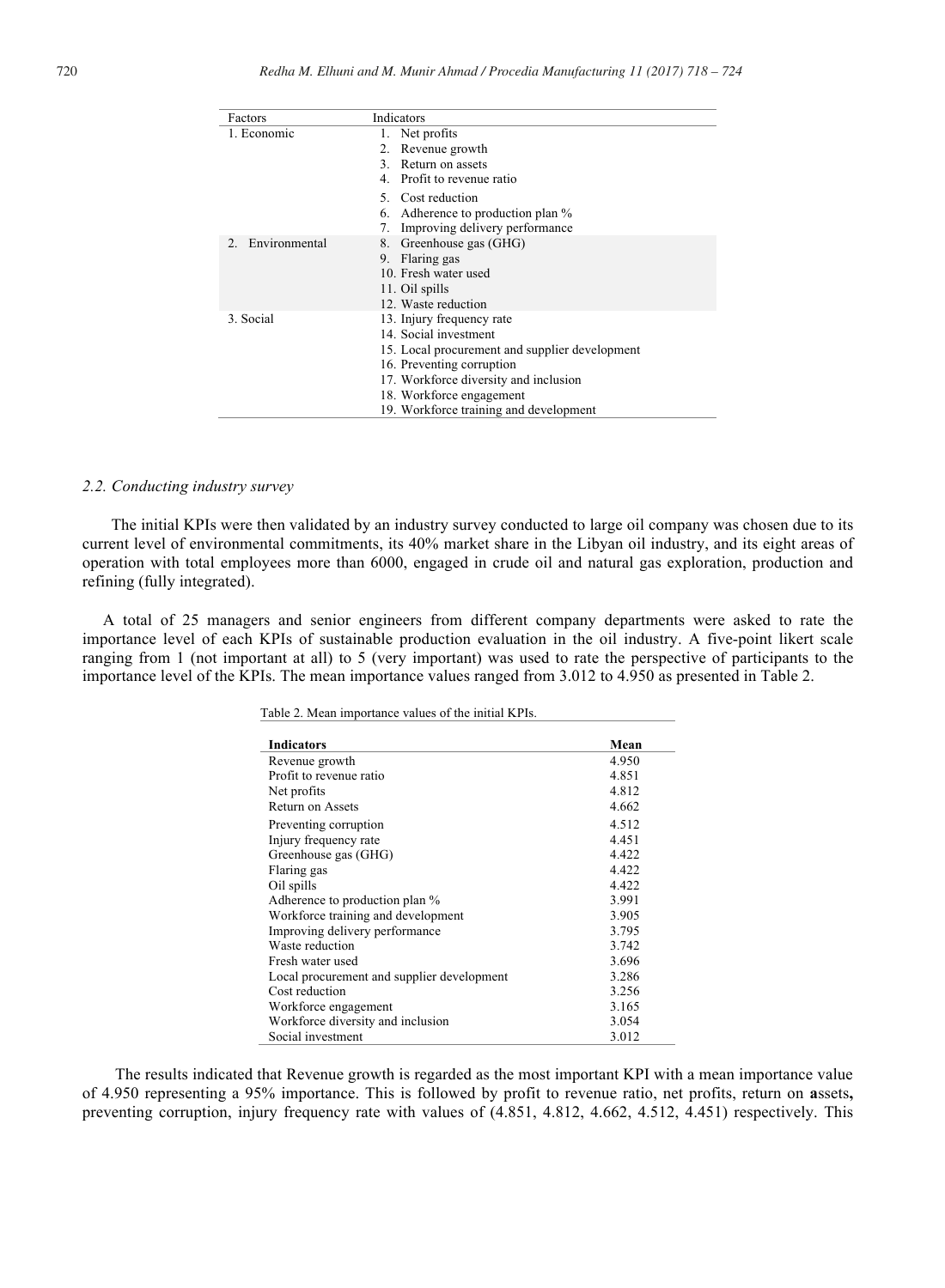followed by GHG, flaring gas, oil spills with a same mean importance value of 4.422. On the other hand, local procurement and supplier development, cost reduction, workforce engagement, workforce diversity and inclusion, and social investment were regarded as the least important indicators.

 Based on the results, the initial KPIs of sustainable production evaluation in oil industry have been modified. Due to the less importance, five indicators were removed from the initial KPIs. Finally, three factors with a total of fourteen indicators have been proposed as the KPIs for sustainable production evaluation in oil industry.

# *2.3. Developing AHP-based evaluation model*

 An evaluation model for sustainable production performance in oil industry was developed based on the identified KPIs. Analytic Hierarchy Process (AHP) methodology was applied in the developing of the model consisting of constructing the hierarchy, weighting the KPIs, rating the KPIs, and computing the scores of companies, and ranking the companies. Details are given in the following section.

#### **3. Sustainable production evaluation model for the oil industry**

 The Analytic Hierarchy Process (AHP) has become one of the most widely used methods for multiple criteria decision making (MCDM) problems. It is a decision approach designed to aid in making the solution of complex multiple criteria problems to a number of application domains [5]. AHP methodology has several benefits [6]. First, it helps to decompose an unstructured problem into a rational decision hierarchy. Second, it can elicit more information from the experts or decision makers by employing the pair-wise comparison of individual groups of elements. Third, it sets the computations to assign weights to the elements. Fourth, it uses the consistency measure to validate the consistency of the rating from the experts and decision makers. The following steps show the development of an AHP-based model for sustainable production performance evaluation in oil industry.

#### *3.1. Construct the hierarchy*

 The identified KPIs of sustainable production evaluation in the oil industry are used in constructing a hierarchy. The three groups were defined and constructed in the hierarchy including goal, factors, and indicators. In the hierarchy, evaluating sustainable production performance of oil industry is set to be the goal. The next level consists of TBL factors of environmental, economic, and social. The third level consists of the indicators that described each of factor with a total of fourteen. The hierarchy is showed in Fig. 1



Fig. 1. The hierarchy structure of KPIs.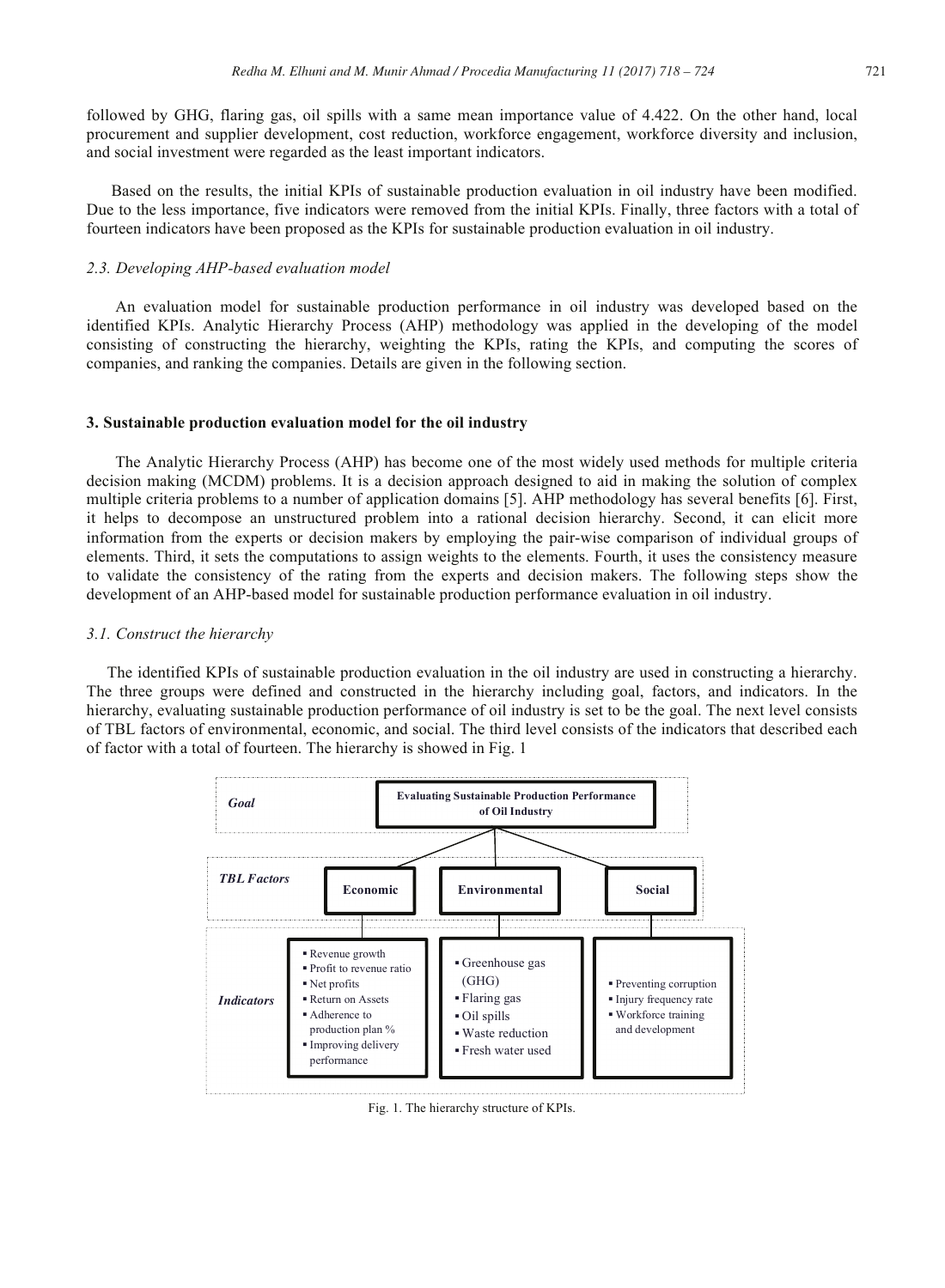# *3.2. Weighting the KPIs*

 Once the hierarchy has been constructed, the importance weight of the KPIs should be calculated. A pairwise comparison questionnaire was then designed. A total of five senior managers from the oil company were consulted to give their preferences on the KPIs. Those managers were carefully selected based on their experience in oil industry. The pairwise comparisons were determined between factors, and indicators within each factor of the KPIs.

A scale of 1 to 9 (1= equally, 3= moderate, 5= strong, 7= very strong, 9= extreme) was used to reflect these preferences. The Consistency Ratio (CR) was used to check the consistency of the pairwise comparisons for each expert. The CR values are less than 0.1 which means it matches the consistency test. If it is not yet consistent, the comparison has to be repeated again.

 Answers to each question were geometrically averaged before calculating the importance weights. Then a pairwise comparison matrix was constructed. The consistency test was performed to all the combined pairwise comparison matrixes.

 The results show that the Consistency Ratio (CR) values ranged from 0.0105 to 0.0198, which means that all the pairwise comparisons are consistent since the values are within the acceptable level recommended [5]. It indicates that the experts have assigned their preferences consistently in determining the importance weights of the KPIs of sustainable production evaluation in oil industry

 Table 3 presents a summary of the result of the importance weights of the KPIs of sustainable production evaluation in oil industry. The importance weights show the importance value of one indicator over another indicator. In term of factors, economic is the highest importance weight with a value of 0.4569. Net profits (0.0982) is regarded to the highest important indicator to economic factor. With regard to environmental factor, flaring gas is the most important indicator with a value of 0.0.0878 over another. Preventing corruption (0.0874) is considered much more important indicator than another in term of social factor.

| <b>Factors</b>   | Weight | <b>Indicators</b>                            | Weight |
|------------------|--------|----------------------------------------------|--------|
| 1. Economic      | 0.4569 | $\mathbf{1}$ .<br>Revenue growth             | 0.0869 |
|                  |        | $\overline{2}$<br>Profit to revenue ratio    | 0.0758 |
|                  |        | 3.<br>Net profits                            | 0.0982 |
|                  |        | 4.<br><b>Return on Assets</b>                | 0.0605 |
|                  |        | 5.<br>Adherence to production plan %         | 0.0692 |
|                  |        | 6.<br>Improving delivery performance         | 0.0663 |
| 2. Environmental | 0.2894 | 7.<br>Greenhouse gas (GHG)                   | 0.0667 |
|                  |        | 8.<br>Flaring gas                            | 0.0878 |
|                  |        | 9.<br>Oil spills                             | 0.0794 |
|                  |        | Waste reduction<br>10.                       | 0.0201 |
|                  |        | Fresh water used<br>11.                      | 0.0354 |
| 3. Social        | 0.2537 | Preventing corruption<br>12.                 | 0.0874 |
|                  |        | 13.<br>Injury frequency rate                 | 0.0865 |
|                  |        | 14.<br>Workforce training and<br>development | 0.0798 |

Table 3.The importance weights of KPIs

# *3.3. Rating the KPIs*

 A scale range from 1 to 7 is used in this study to assess performance of each of the KPIs, where: 1= highly poor;  $2=$  lowly poor;  $3=$  lowly fair;  $4=$  highly fair;  $5=$  lowly good;  $6=$  highly good;  $7=$  excellent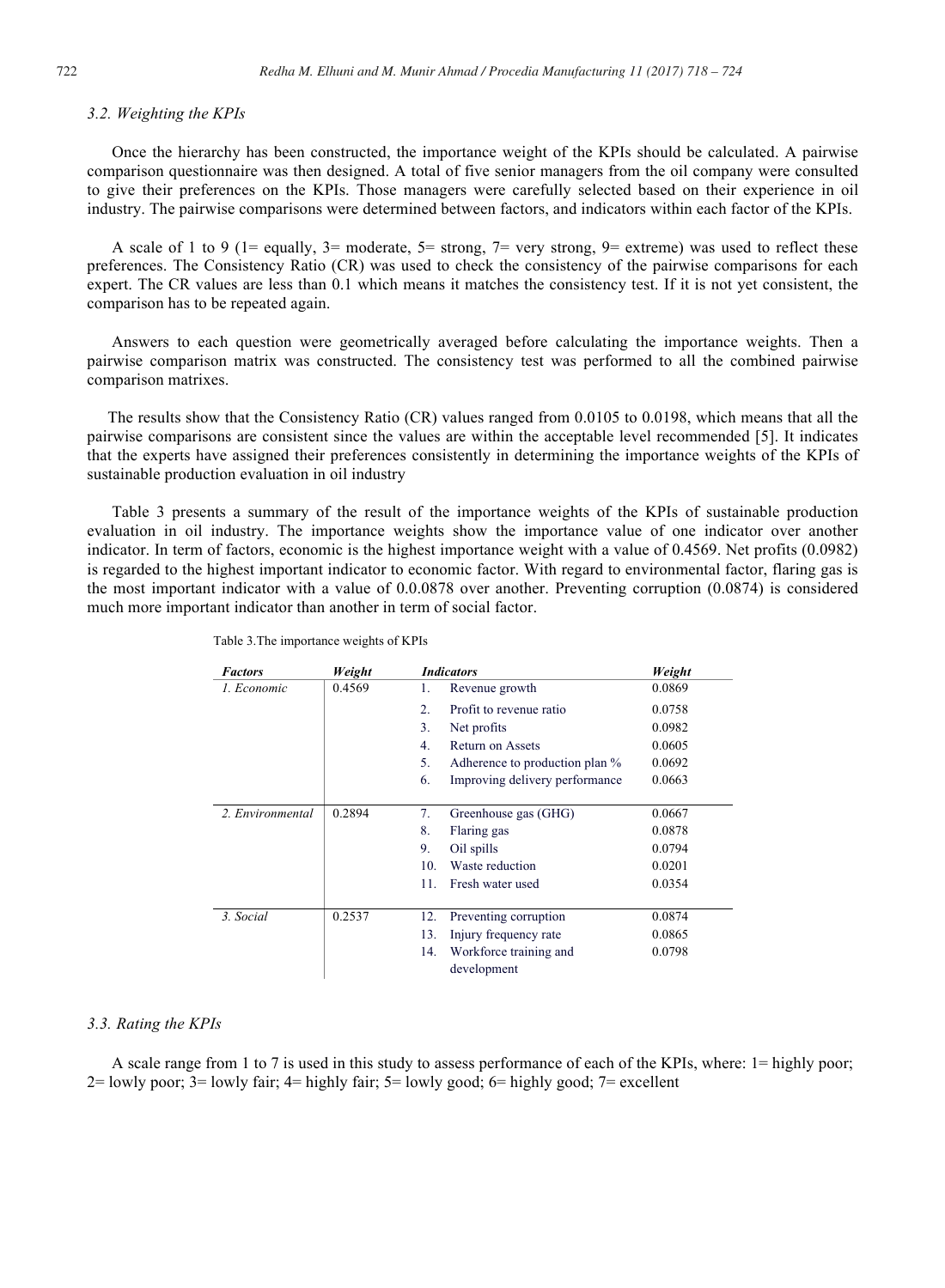#### *3.4. Computing the company scores*

 The values generated from the performance rating are combined with the corresponding importance weights of the KPIs to obtain the company scores. The company score is calculated for the overall score and as well as for individual score of each factor. The overall score and individual score of each factor of companies are then classified into four performance levels based on the following rules:

- If 1 ≤scores ≤3 then performance level is poor
- If  $3 \le$ scores  $\le$ 5 then performance level is fair
- If  $5 \le$ scores  $\le$  7 then performance level is good
- If scores > 7 then performance level is excellent

 The overall score and the individual score of factor of the companies evaluated are then ranked in descending order. The company with the highest score can be considered as attaining best practice.

# **4. Case study results**

 The evaluation model has been applied to a case of exploration, production and refining Oil Company in Libya. The production managers were asked to evaluate their three oil fields using the 1 to 7 scale on the KPIs of sustainable production evaluation. The rating values are used to calculate the company score consisting of the overall score and the individual scores of each factor. The overall score and individual score of each factor of the companies compared are presented in a final result. The overall score of three oil fields compared is presented in Fig. 2



Fig. 2. The overall score of fields compared.

 It can be seen that field-1 has attained the highest overall score with a performance level of good. On the other hand, filed-3 has the lowest overall score with a performance level of poor. In order to provide a detail of the overall score, the individual scores are also computed for each factor of KPIs as shown in Table 4.

| <b>Fields</b><br>compared | performance level (Individual score) |               |        |               |
|---------------------------|--------------------------------------|---------------|--------|---------------|
|                           | Economic                             | Environmental | Social | Overall score |
| Field-1                   | 6.872                                | 4.321         | 6.025  | 5.739         |
|                           | (Good)                               | (Fair)        | (Good) | (Good)        |
| Field-2                   | 5.765                                | 5.995         | 2.087  | 4.616         |
|                           | (Good)                               | (Good)        | (Poor) | (Fair)        |
| Field-3                   | 4.405                                | 2.161         | 3.865  | 3.477         |
|                           | (Fair)                               | (Poor)        | (Fair) | (Fair)        |

Table 4. The individual scores of fields compared.